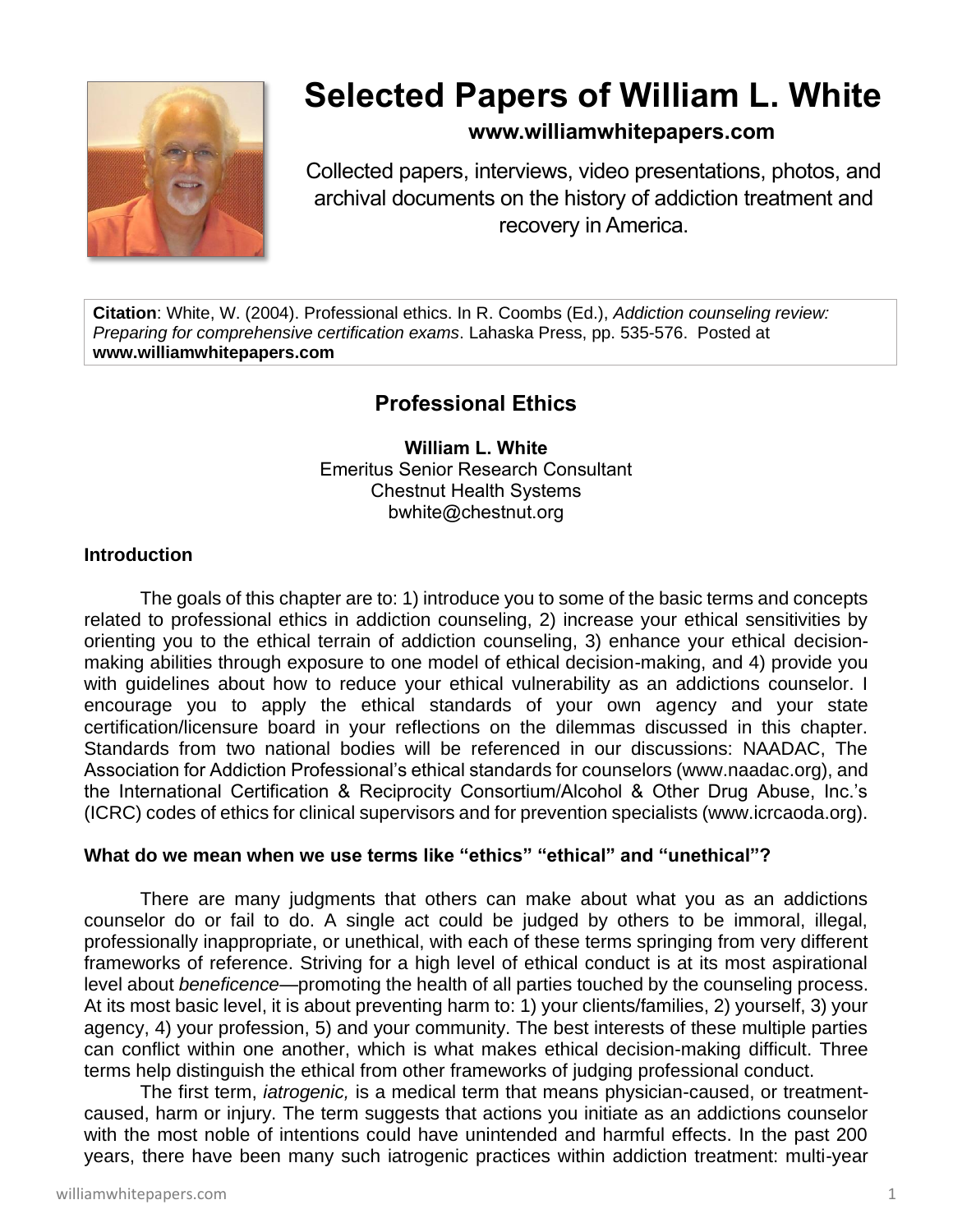legal commitments, mandatory sterilizations, invasive psychosurgeries, drug insults of numerous varieties (e.g., treating morphine addiction with cocaine), emotional and sexual exploitation of clients, and financial exploitation of clients and their families.

In professions where there is a potential for such harm, services to clients are delivered within the context of a *fiduciary relationship*. This means that as an addictions counselor, you take on a special duty and obligation for the care of the client/family, and that this relationship must be governed by the highest standards of competence and objectivity. Most importantly, it means that the needs and interests that drive decision-making in this relationship are those of the client/family. Unlike most other relationships in your life, the fiduciary relationship is not a relationship of equal power nor is it reciprocal like most family and social relationships. Everything you do as a counselor should flow out of this special duty and obligation.

Another term governing the relationship between you and your clients is that of *boundary*. Boundary management reflects the relative pace and degree of intimacy in your service relationship with a client. If we were to construct a continuum of intimacy within the relationship between yourself and your clients, three zones could be plotted: 1) a zone of safety for both you and your clients (actions that are always okay), 2) a zone of vulnerability in terms of increased attachment or disengagement (actions that are sometimes okay and sometimes not okay), and 3) a zone of abuse in terms of harmful intimacy or detachment (actions that are never okay) (Milgrom 1992). The boundaries between these zones are not well-marked and may vary with different clients and even with the same client at different stages of the service relationship.

#### **What distinguishes what is ethical from what is legal?**

Ideally, standards of legal and ethical conduct are congruent (what is ethical is also legal and what is unethical is also illegal). But the relationship between ethics and law is actually quite complex. There are situations in which: a) what is ethical is illegal (breaking an unjust law), b) what is unethical is legal (complying with an unjust law), and situations in which c) what is ethical or unethical is alegal (not addressed in law) (Thompson, 1990). The question of what is ethical or unethical is thus a more complicated issue than the question of what is legal or illegal. To rely only on the latter would constitute a process of legal reductionism that shrinks ethical complexities to the arena of legal interpretation. The best models of ethical decision-making integrate questions of ethics and law within the decision-making process.

#### **What are the major zones of ethical vulnerability in the practice of addiction counseling?**

A review of the two primary texts on ethical issues in addiction treatment (Bissell & Royce, 1987 and White & Popovits, 2001) reveal seven zones of vulnerability in the practice of addiction counseling: 1) personal conduct, 2) conduct related to business practices, 3) professional conduct unrelated to clinical services, 4) conduct in relationships with clients and families, 5) conduct in professional peer relationships, 6) conduct involving threats to safety, and 7) ethical issues in special roles/functions, e.g., prevention, early intervention, training, and research.

When examined in terms of their prevalence within the field of addiction counseling (as measured by complaints regarding ethical breaches filed with state licensing boards), the three most common complaints are sexual exploitation of a current client, personal impairment due to substance use or another condition, and practicing addiction counseling without a certificate (St. Germaine, 1997).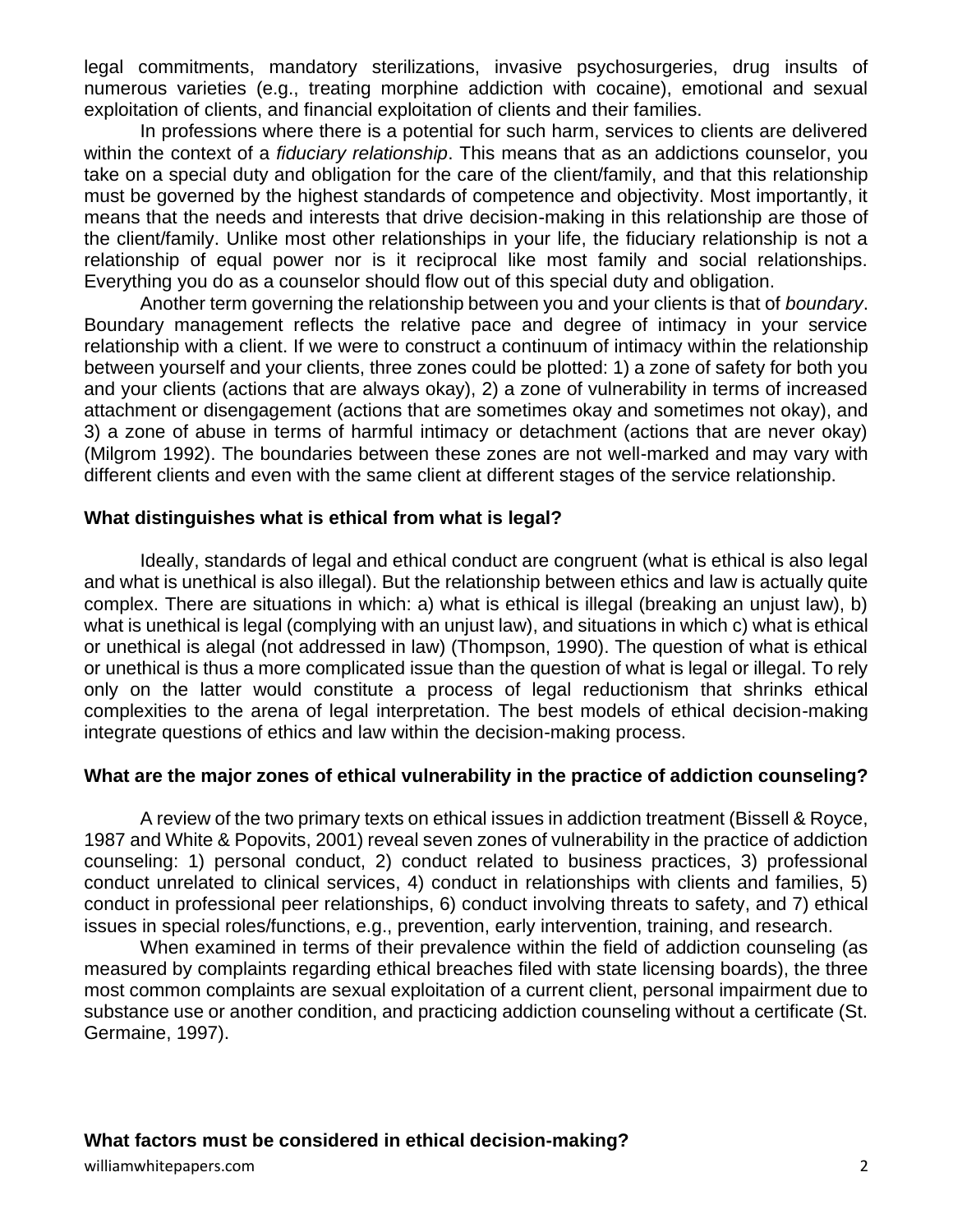There are many models of ethical decision-making that you might find helpful in your role as an addictions counselor (Wagner, 2001). The model proposed by myself and Renée Popovits (2002) involves three steps. The first step is to analyze the situation in terms of who will potentially benefit and who could potentially be harmed. This requires detailing both the probability and degree of benefit and harm to multiple parties. This first step also examines whose interests in the situation might be in conflict, e.g., what is best for the client in a particular situation may not be what is best for you or your agency.

The second step asks you to examine whether there are any universal or culturallyrelevant values that apply to the situation, and what actions those values might dictate that you take in the situation (See table later in this chapter). The question of culturally-relevant values suggests that ethical standards might differ across different cultural contexts, e.g., that an action that could be beneficial in one cultural context might do harm or injury in another context.

The third step asks you to explore how existing ethical codes, laws, regulations, organizational policies or historical practices apply to the situation in question. This model provides a framework for individual decision-making, but also underscores the need for seeking consultation on ethical dilemmas.

## **What are the major codes of ethical conduct governing the practice of addiction counseling?**

As an addictions counselor, you may be accountable to multiple codes of ethics. You may be bound by codes of ethics linked to a) national and/or state addictions counselor certification/licensure systems, b) state and national professional associations, e.g., NAADAC, c) professional licenses/certificates held in addition to addiction counseling, e.g., ethical codes for psychologists, social workers, professional counselors, employee or student assistance professionals, and d) agency codes of ethics that are a condition of your employment. The existence of multiple and qualitatively different standards to which you may be held accountable raises the question of which standards apply in particular situations. To afford the greatest protection for your clients, yourself, your employing agency, the addiction counseling profession and the public, it is generally best to be guided by the more stringent standard, except where the application of the more stringent standard would do harm to the client/family to whom we have pledged fiduciary responsibility.

#### **What ethical principles underlie the practice of addiction counseling?**

The codes of ethics that have evolved to guide the practice of addiction counseling draw heavily upon earlier traditions of ethical standards development in the fields of medicine, psychology and social work. Typical of the principles that undergird addiction counseling are the following twelve principles within the NAADAC Code of Ethics: 1) non-discrimination; 2) responsibility (for objectivity and integrity); (3) competence; (4) legal and moral standards; (5) public statements; (6) publication credit; (7) client welfare; (8) confidentiality; (9) client relationships; (10) interprofessional relationships; (11) remuneration; and (12) societal obligations (NAADAC, 1994).

The universal values considered within the White/Popovits (2001) model of ethical decision-making are displayed below.

Exhibit 10-A: Universal Professional Values\*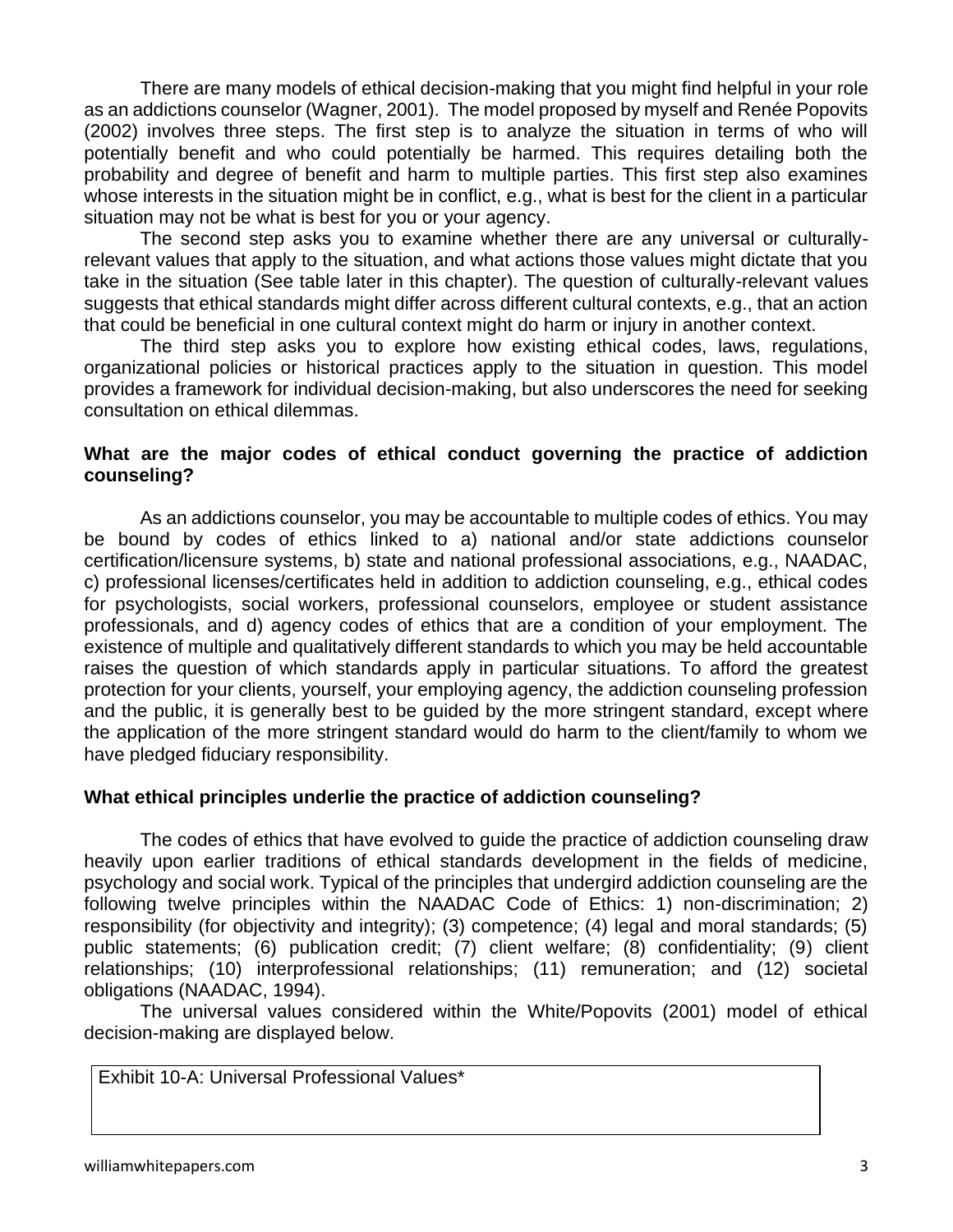Autonomy (Freedom over one's destiny) Obedience (Obey legal and ethically permissible directives) Conscientious Refusal (Disobey illegal or unethical directives) Beneficence (Do good; help others) Gratitude (Pass good along to others) Competence (Be knowledgeable and skilled) Justice (Be fair; distribute by merit) Stewardship (Use resources wisely) Honesty and Candor (Tell the truth) Fidelity (Keep your promises) Loyalty (Don't abandon) Diligence (Work hard) Discretion (Respect confidence and privacy) Self-improvement (Be the best that you can be) Nonmaleficence (Don't hurt anyone) Restitution (Make amends to persons injured) Self-interest (Protect yourself)

\* From White, W., & Popovitz, R. (2001). *Critical Incidents: Ethical Issues in the Prevention and Treatment of Addiction*. Bloomington, IL: Chestnut Health Systems. Used with permission.

#### **What professional duties and obligations do you have as an addictions counselor during non-working hours?**

As an addictions counselor, you have rights to privacy—areas of your life that are not open to professional scrutiny or accountability, but you also have duties and obligations that transcend an 8-hour work shift. The question then is where and how one draws this line between your rights to privacy and your professional duties and obligations. The concept of "nexus" has been used to define this boundary. The principle upon which it is based is that what you as an addictions counselor do in your own private life is exactly that—PRIVATE—until such time as there is an inextricable nexus—linkage or connection—between that private behavior and your professional performance. What you implicitly pledge when you enter this field is to not do anything in your personal life that destroys your ability to function as an addictions counselor. You must, for example, avoid private conduct (e.g., illegal or immoral behavior) that threatens your reputation and the reputation of your employing agency (e.g., making clients/families less comfortable seeking services with you or the agency). This principle also calls upon you to notify your supervisors when any issue in your private life threatens to compromise your professional performance (e.g., the existence of pre-existing relationships or other conflicts of interests with persons seeking service).

#### **What ethical issues arise related to the professional conduct of the addictions counselor (outside the arena of relationships with clients)?**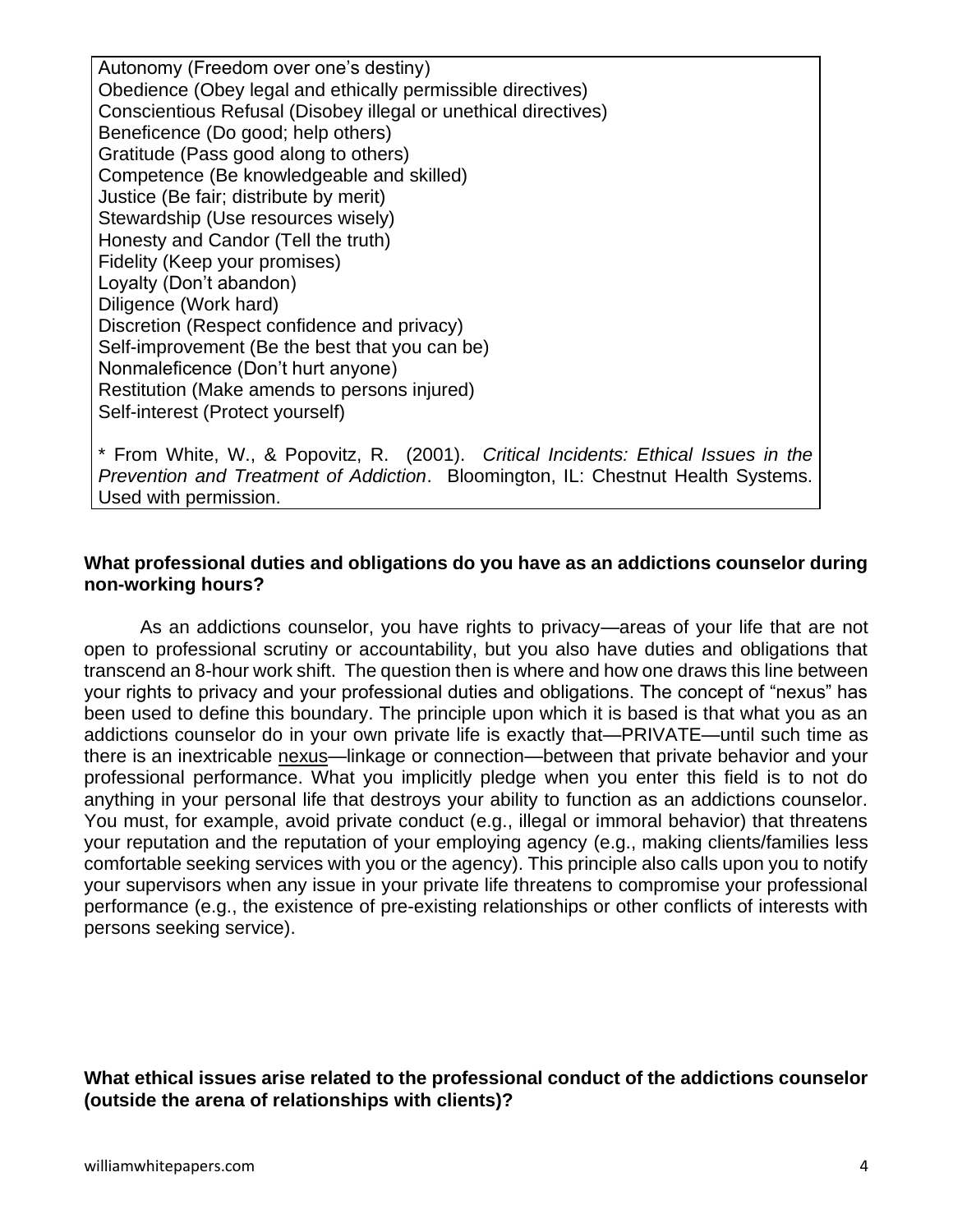There are a wide variety of ethical and professional practice issues for addictions counselors that occur outside the context of relationships with clients and families. Some of the more troublesome issues you could encounter include:

- misrepresenting your education, training or experience via self-report, resumé or failing to correct others who mistakenly inflate your credentials,
- practicing beyond the boundaries of your education, training and experience,
- misusing agency resources,
- conflicts over ownership of work products, and
- conflicts of interest involving secondary employment.

NAADAC Principle 5 explicitly calls upon you to respect the limits of present knowledge and to "state as facts only those matters which have been empirically validated as fact." This is not to say that you can never express your opinion, but that you must be very clear in your separation of fact and opinion in communications to clients/families, to professional colleagues and to the public and express what those opinions are based upon.

#### **What are some of the most critical ethical issues that will arise in your relationships with clients and families?**

There are virtually hundreds of ethical and boundary issues that can arise within your relationships with clients and their families. While there is a tendency to define appropriate responses to many of these issues in very prescriptive terms, subtler and sometimes dramatic changes occur in what is ethically appropriate as we move across the boundaries of cultures, different client populations, and even across different developmental stages of the same counselor-client relationship.

What follows is a discussion of some of the most troublesome areas within the ethical territory of the counselor-client relationship.

**A. Definition of Client** Helping professionals are bound by all kinds of regulations and standards defining what they should and should not do in their relationships with clients, but many of these regulations and standards fail to define client. When does a person's status as a client begin and end? Does a client always remain a client? Does the term "client" include family members of those being counseled? Do addiction counselors working in non-clinical positions (e.g., prevention, training, research, supervision) have clients?

There are several trends relating to the definition of client. One is the position of "once a client, always a client." This stance, which takes the position that you as a counselor never lose the power to potentially exploit the counseling relationship, is reflected in NAADAC's Principle 9d: "The NAADAC member shall not under any circumstances engage in sexual behavior with current or *former* clients" (emphasis added). This position may be particularly apt for the addiction counselor given the chronic, relapsing nature of addiction. The ethical codes of some other helping professions and some criminal statutes prohibit sexual contact before a prescribed period (usually two years) following service termination. A growing number of these codes are also explicitly including family members in the definition of client. As for the application of ethical codes to non-clinical staff, a growing number of agencies are developing codes of professional practice that apply to all board members, staff, consultants and volunteers, and some professional organizations are developing standards that apply specifically to those in specialty roles, e.g., prevention (e.g., the IC&RC Code of Prevention Ethics).

williamwhitepapers.com 5 **B. Informed Consent** The goal of the informed consent process is to assure that all persons considering entry into treatment are fully informed of the exact nature of the treatment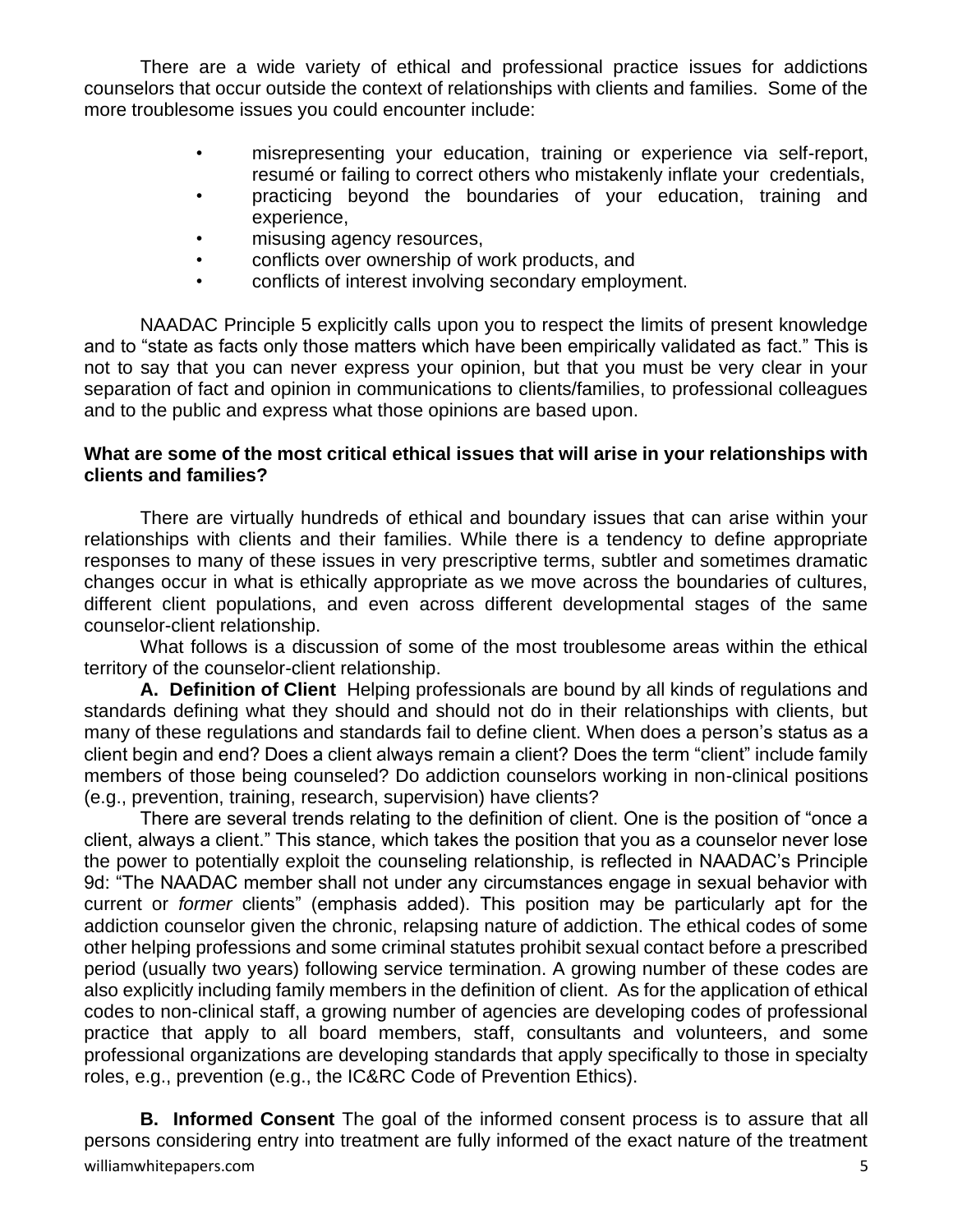and, having been appraised of all potential benefits and potential risks of treatment, are free to participate or refuse to participate. The ethical prerequisites of informed consent are that the client is competent to provide informed consent (e.g., developmental maturity, absence of cognitive impairment), is free from coercion in providing informed consent, has been given objective information related to the potential risks and benefits of treatment and treatment alternatives, and is informed that he or she is free to revoke informed consent and withdraw from treatment at any time (McCrady & Bux, 1999).

**C. Confidentiality** Special procedures (federal and state statutes) have been developed to assure the confidential nature of addiction counseling. The ethics textbooks and major journals in the addictions field have paid special attention to the issue of confidentiality, and this issue is also addressed in chapter 24 of this book. It is the responsibility of every addictions counselor to clearly inform every client of the scope and exceptions to confidentiality and to rigorously adhere to these boundaries. There are quite subtle areas in which confidentiality can be commonly violated. (Edit Note: Coordinate revisions based on what is covered in Chapter 24)

1. Internal Confidentiality Disclose information inside the agency only to those in a "need to know" situation and disclose only role-appropriate information. Communications beyond these boundaries constitutes professional gossip and violates the ethical principles of privacy and discretion. NAADAC principle 8d calls upon the addictions counselor to "discuss the information obtained in clinical, consulting or observational relationships only in the appropriate settings for professional purposes that are in the client's best interest."

2. Casual Inter-agency Encounters There are a growing number of multiple-problem clients and families who bring extensive service histories with many community agencies. Shared experience with these clients and families breeds an informality of communication across agency boundaries that can lead to non-malicious breeches in confidentiality. Avoiding such breeches requires discipline and rigorous self-monitoring.

3. Casual Encounters with Clients in Public Another potential area in which confidentiality can be violated is during encounters with clients outside of the professional setting. For counselors residing in smaller communities, such encounters are common. Problems resulting from these encounters can be minimized by talking about the possibility of such encounters with each client and working out a mutually agreeable etiquette for such situations.

**D. Dual Relationships** Dual relationships occur when you agree to counsel someone with whom you have another relationship or connection that could compromise your objectivity or the client's comfort. Most professional associations and certification/licensure bodies prohibit or strongly discourage entering into counseling relationships with persons with whom one has a pre-existing, non-clinical relationship or connection. NAADAC, for example, prohibits its members from entering into counseling relationships with family members, current or former intimate partners, friends, close associates and "others whose welfare might be jeopardized by such a dual relationship."

The fact is that dual relationships will be inevitable for many addiction counselors, particularly those working in isolated rural communities or whose practice focuses on members of a "small town" within a larger community, e.g., a gay therapist working primarily with gay, lesbian, bisexual and transgender clients. Prohibiting all dual relationships would be impractical under those circumstances and would deny many people access to services. Such relationships must be individually evaluated based on their degree of intimacy and the extent to which the nature of the relationship would compromise your effectiveness and the client's psychological safety and comfort.

williamwhitepapers.com 6 1. Pre-existing relationships A good working principle is that you should declare any preexisting relationship with a client to your supervisor and use the supervision process to determine whether this client should be transferred to another counselor or another agency. Where such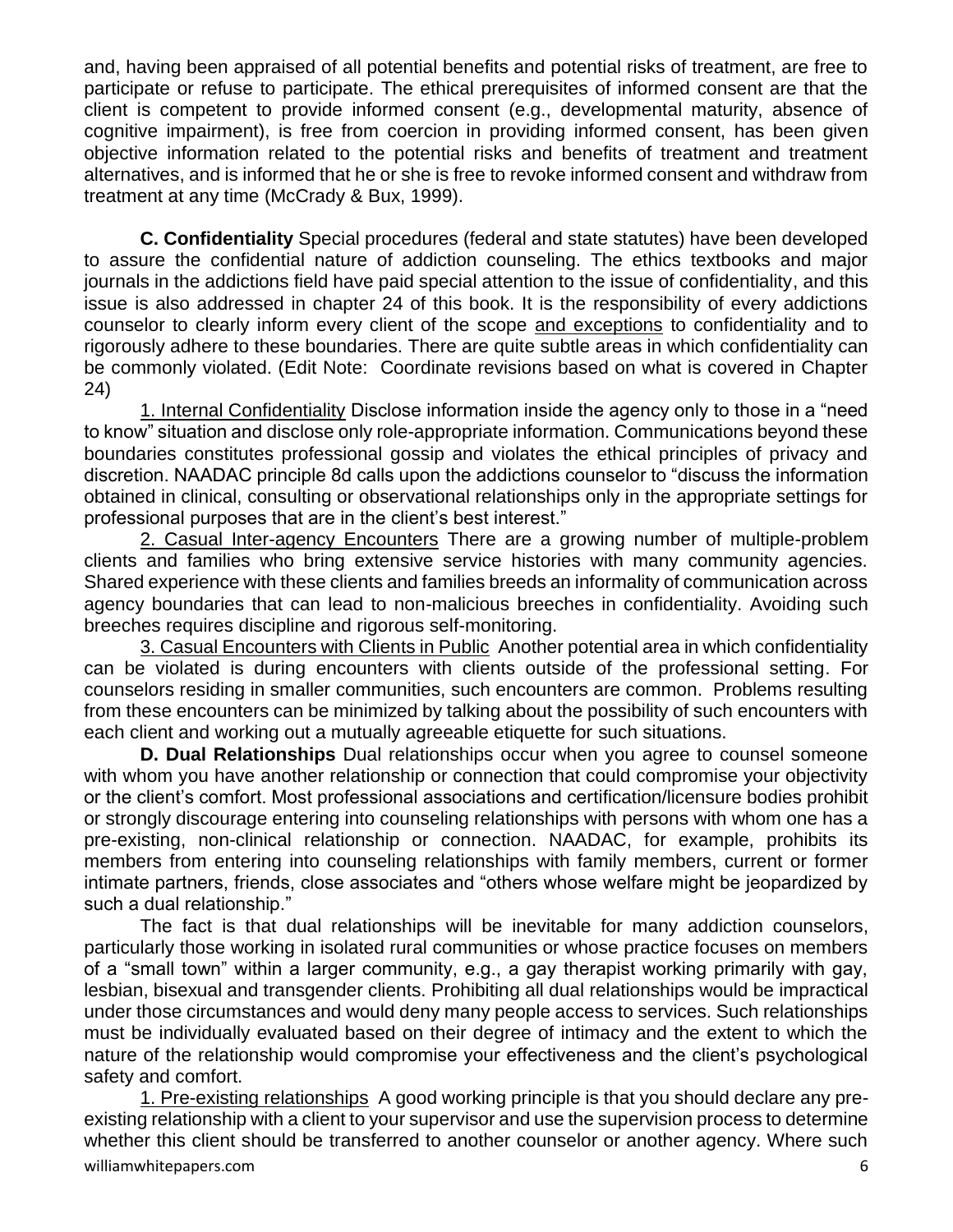transfer is not possible, e.g., where no other service alternatives exist, it is possible that counseling will need to be done in spite of such dual relationships. In this case other protections must be used to minimize the potential harm, e.g., informed consent (including a discussion of the pre-existing relationship and its potential effect on counseling), increased supervision, and more meticulous documentation of the counseling process.

2. Social/business relationships Addiction counselors are discouraged from working with people with whom they have social or business relationships and to not initiate such relationships with clients. Such relationships compromise the counseling relationship by shifting the fiduciary relationship (decisions made in the best interest of the client) to a reciprocal relationship (decisions made to meet the mutual interests of both parties). Such dual relationships inevitably spill clinical material into the social relationship and social interactions into the clinical relationship, leaving both counselor and client confused as to which roles they are occupying at any point in time. Such confusion usually produces poor friendship and poor counseling.

3. Recovery peer relationships One of the most frequent dual relationship questions that arises in the field of addiction counseling is the question of contacts between a recovering counselor and his or her clients in outside-of-work recovery activities. The most common questions include: How should I handle social contact with clients at recovery meetings? How should I respond when current or former clients ask for a ride to a meeting or ask me to sponsor them? How should I handle my own disclosures at meetings in which current or former clients are present?

The folk wisdom that has grown up over the years is designed to protect the integrity of the counseling relationship and the sobriety of the counselor. Such folk wisdom has been canonized within the *A.A. Guidelines for A.A. Members Employed in the Alcoholism Field*. These guidelines emphasize the importance of separating one's role as an A.A. member from one's role as an addictions counselor. To do this, A.A. members are encouraged to avoid using professional jargon in their A.A. role, speaking for A.A. in their professional role, and sponsoring people with whom they have a professional relationship. (The ICRC code of ethics specifically prohibits sponsorship of current or former clients or their family members.) They are encouraged to clarify with clients and their fellow professionals when they are speaking as a counselor and when they are speaking as an A.A. member.

Individuals whose personal recoveries have been aided by their affiliation with A.A., N.A. or other recovery mutual aid groups bring assets that can contribute to their effectiveness as counselors, but such affiliations can also create areas of blindness and bias. It is essential that the recovering counselor not push all clients into his or her own pathway or style of recovery. This requires developing knowledge, tolerance and respect for alternative frameworks of recovery.

4. Sexual Relationships A sexual relationship between a counselor and a client can emerge from a confluence of conditions: unmet needs in the counselor's personal life, the counselor's manipulation of the work environment to meet these needs, weak or non-existent clinical supervision, and "closed, incestuous organizations" that poorly define boundaries between staff and clients (White, 1995, 1997). Sexual intimacies between a counselor and client are best viewed as processes rather than events--acts that are the last stages of a progressive violation of intimacy barriers within the service relationship. This understanding provides an opportunity for self-monitoring of early drift within the counseling relationship (see Sidebar).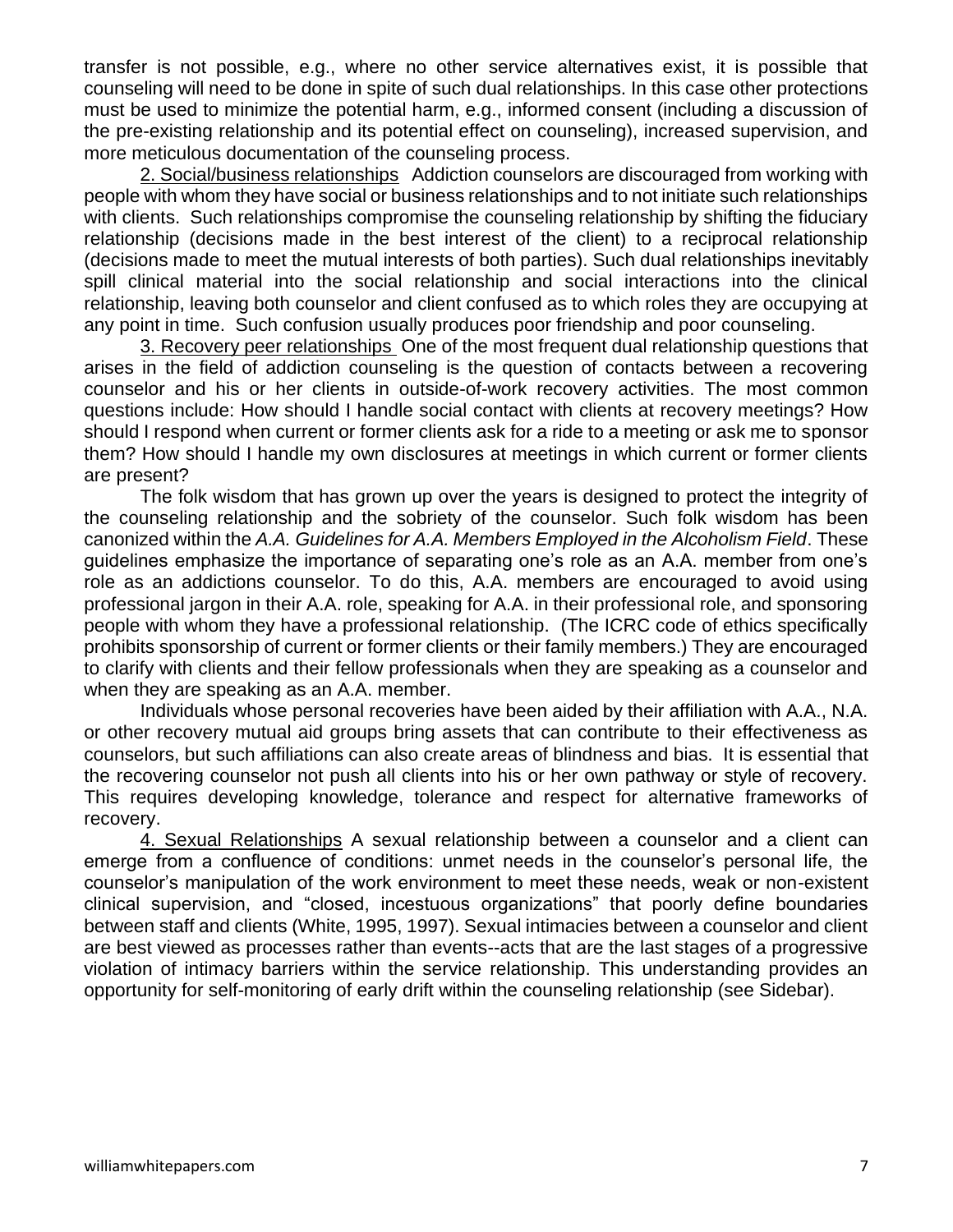| Warning Signs of Boundary Drift (Over-involvement)  |
|-----------------------------------------------------|
| Preoccupation with/possessiveness of client         |
| Resistance to referral when clinically indicated    |
| Increased frequency/duration of sessions            |
| Sexualization of session content                    |
| Excessive self-disclosure                           |
| Escalation of touch                                 |
| Evidence of client dependency                       |
| Resistance to supervision                           |
| Contact outside the professional setting            |
| Courtship behaviors (e.g., increased phone contact, |
| dressing up for appointments, personal gifts)       |

**E. Self-Disclosure** There is an extensive body of professional literature on the question of whether and when counselor self-disclosure is an effective clinical technique. The question we will address here is under what conditions your self-disclosures could actually do harm to the client, to yourself or your organization. Such harm can occur when your self-disclosure breaks the fiduciary promise by shifting the focus of the counseling session to yourself, or when the nature of your disclosure (by its nature or timing) injures the service relationship. In general, selfdisclosure should be used sparingly, selectively, and strategically. When used, self-disclosures should be brief, appropriate to the developmental stage of the client and the client-counselor relationship, end with an opening for the client to link the disclosure to their own experience, and involve only material over which the counselor has achieved distance and emotional control. In terms of potential threat to you and your agency, you should also understand that confidentiality is not reciprocal. Clients are under no obligation to hold secret what you share with them, and the re-disclosure (and frequent misinterpretation) of this information could result in unanticipated harm to your reputation and the reputation of your agency.

**F. Disengagement** While problems of over-involvement between the addictions counselor and his or her clients have garnered much attention in the ethics literature, little attention has been paid to the ethical issues inherent in a counselor's under-involvement in such relationships. Significant harm can occur from the failure to engage a client or from the premature disengagement of the counselor from the helping relationship (clinical abandonment). Such acts can result many conditions, e.g., personal depletion or impairment of the counselor, excessive caseloads, or negative counter-transference in the counselor-client relationship. Warning signs of disengagement are illustrated in the accompanying table.

Warnings Signs of Disengagement Lack of preparation for interviews Drift of counselor attention during interviews Aversion to seeing particular clients Failure or delays in returning client phone calls Decreased frequency/length of sessions Unfocused, superficial content of sessions Disrespect of clients Adversarial relationships with clients Depersonalization of clients (e.g., use of labels) Precipitous, unprocessed terminations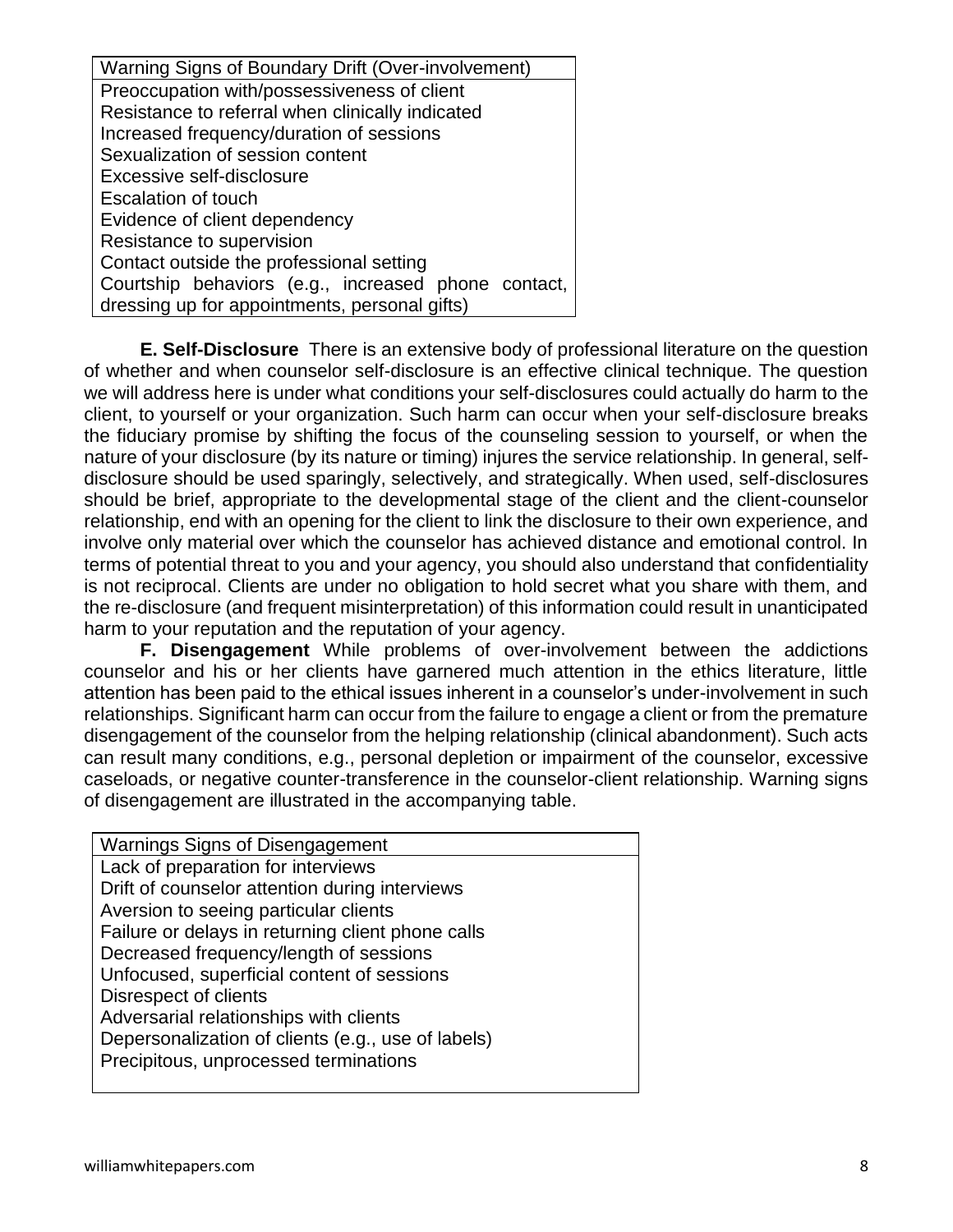**G. Experimental Techniques** New techniques that are lauded for their clinical effectiveness but which lack empirical support raise two issue for the addictions counselor: 1) practicing within the boundaries of competence in the mastery of such techniques, and 2) the potential iatrogenic (harmful) effects of these techniques even when competently executed. Counselors should maintain a critical skepticism regarding fads in treatment/counseling; popularly reported breakthroughs in the treatment of addiction have been notoriously unreliable for more than 200 years.

NAADAC Principle 3a demands that the addictions counselor "recognize boundaries and limitations of the member's competencies and not offer services or use techniques outside of these professional competencies." Even where experimental procedures are delivered with a level of assured fidelity, procedures need to be taken to prevent potential harm to clients. These steps include the use of informed consent prior to implementation of the procedure, rigorous supervisory review, and reasonable efforts to assess the degree of effectiveness of the procedures and the presence of any harmful side effects of the intervention.

**H. Documentation** There are several ethical issues related to documentation that you may encounter over the course of a career as an addictions counselor. Some of the most common and more difficult of these include:

- failure to adequately document service activity.
- breaches of confidentiality related to inadequate security of documents (e.g., loss of an appointment book, briefcase or laptop containing client information).
- documentation of clinically irrelevant information that could do potential harm to the client, e.g., details of criminal activity.
- unethical and fraudulent service documentation/billing.

This list underscores the potential ethical problems inherent in under-documentation, over-documentation, and undue attention to the disposition of any information about clients whether that information is in the form of paper, electronic documents, audio/video-tapes or photographs. Special care must be taken to assure the security of clinical information stored and transmitted via computer.

#### **What are the most common ethical issues that arise within the professional peer relationships of the addiction counselor?**

Some of the most frequent ethical issues that arise within professional peer relationships include the following: responding to allegations of unethical conduct of a peer, impairment of a professional peer, intra-agency confidentiality, intra- and inter-agency conflict management, feesplitting (accepting financial or other incentives for referrals), abuses of power in supervisory relationships, dual relationship conflicts involving supervisors and supervisees, and whistleblowing.

NAADAC's ethical Principle 2d calls upon the addictions counselor to report allegations or observations of unethical conduct by other service professionals to appropriate authorities. It is NOT the counselor's responsibility to determine whether such an allegation is true or not true before reporting it.

williamwhitepapers.com 9 The NAADAC code of ethics (Principle 10c) explicitly prohibits addiction counselors from emotionally, sexually or financially exploiting relationships of unequal power, e.g., with supervisees, student interns, research participants or volunteers. Addiction counselors have a responsibility to ethically manage sexual feelings toward those they supervise in the same way they would be expected to manage such feelings toward clients. The principles governing dual relationships with clients have director applicability to the supervisor-supervisee relationship. The ICRC Code of Ethics for Clinical Supervisors, for example, explicitly prohibits entering into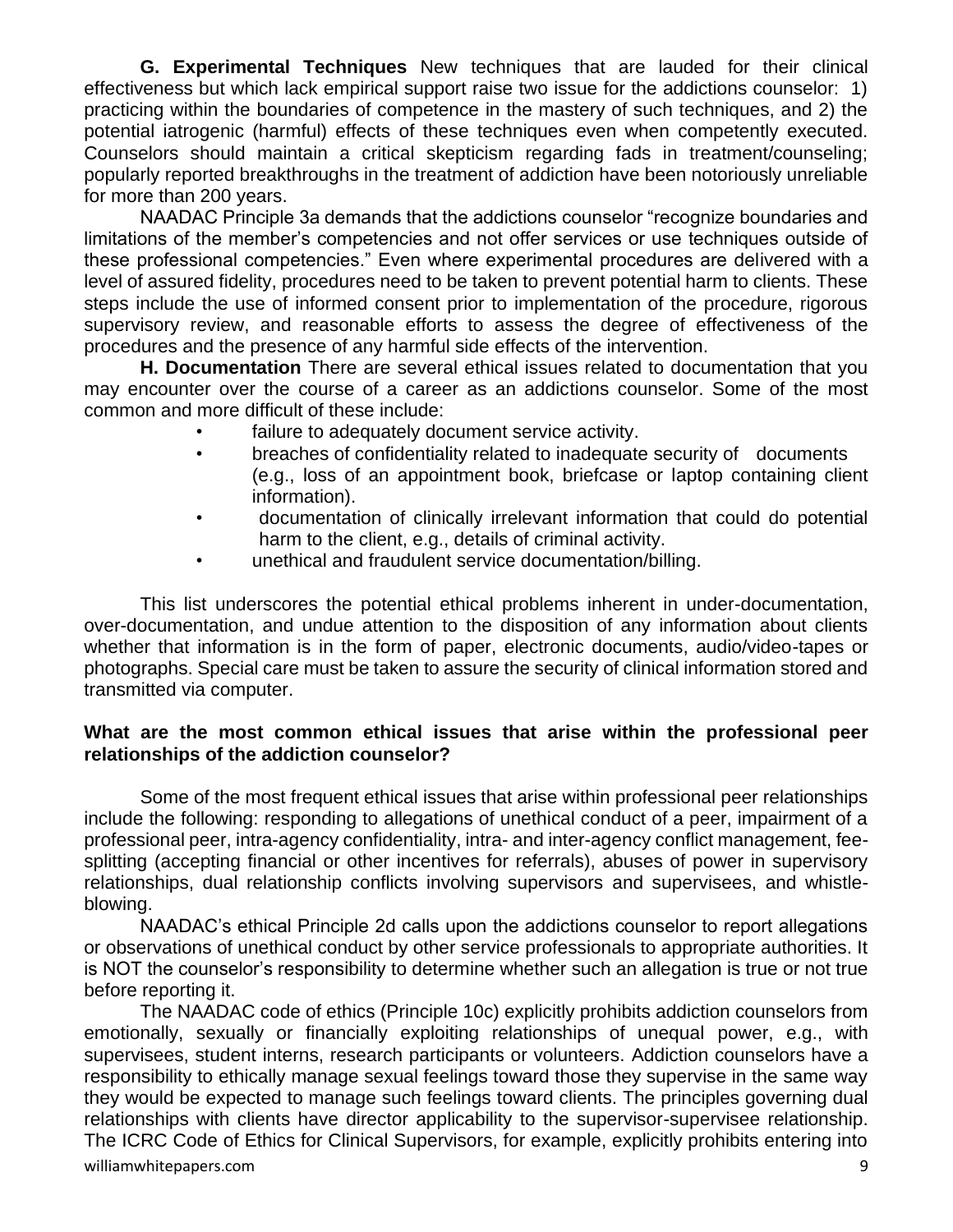dual relationships in supervision, exploiting the supervision relationship, or transforming clinical supervision into psychotherapy. Regarding the latter, the Code states: "personal issues should be addressed in supervision only in terms of the impact of these issues on clients and professional functioning."

#### **How should you respond when you encounter situations in which a client poses a threat to themselves or others?**

Situations involving potential harm to self or others requires a clinical response (assessment or degree of risk and interventions to lower risks) and an ethical response (interventions to protect the interests of multiple parties). The latter often involves weighing the clients right to confidentiality versus the potential threat of imminent harm to other parties. Two terms are invoked in the literature of law and ethics regarding such situations. Duty to report is a phrase used to denote the counselor's responsibility to disclose to a responsible authority either self-reported or observed injury by a client to another party (e.g., the abuse of a child or an elder). Addiction counselors are defined as "mandatory reporters" in most states, which means that promises of confidentiality do not include client disclosure of or observation of abuse of the client's children or aging relative. In this case, the child or elder's right to be protected outweigh the client's right to confidentiality. To manage these co-existing loyalties to the client and other parties, it is important for each client to know when the rights of others take precedent over their own. This is managed through discussions of the exclusions to confidentiality with each client.

A second term, duty to warn, describes the addiction counselor's responsibility to intervene to thwart a threat of harm by the client to other individuals. Such interventions, like duty to report, pit the client's rights of confidentiality against the threatened parties' rights to be warned of the threats to their safety. This is an area in which legal and ethical interpretations of counselor responsibilities can differ dramatically. A literal interpretation of most confidentiality statutes would preclude the counselor's breaking confidentiality to disclose such a threat. Ethicists, however, often argue that the counselor has a responsibility to prevent harm to others and that this responsibility supercedes the right to confidentiality when two conditions are met: 1) there is a clear target of the threat (one or more persons have been named) and 2) the threat of harm to the individual is judged to be imminent.

#### **What ethical issues arise in the performance of special roles within the addictions field?**

Over your career, you may work in many different roles and different modalities of addiction treatment and in such specialty roles as prevention, early intervention (student assistance, employee assistance), training, or research. These specialty areas differ from arenas in which ethical responsibilities are more clearly defined. They may involve areas where elaborate structures of ethical compliance exist (such as in human research) or areas in which very little of the ethical territory has been charted (such as prevention). When you move into such specialty areas, you have a responsibility to prepare yourself for the ethical issues that can arise in this new professional territory. (Those addiction counselors who are also working in the prevention arena are strongly encouraged to review ICRC's Prevention Ethics Standards.) Mastering the ethical nuances within these specialty roles requires reading, seeking out training, interviewing peers experienced in the area, and actively pursuing supervision and consultation.

#### **What steps can help the addiction counselor elevate his or her level of ethical practice and what strategies can be used to proactively manage areas of potential ethical vulnerability?**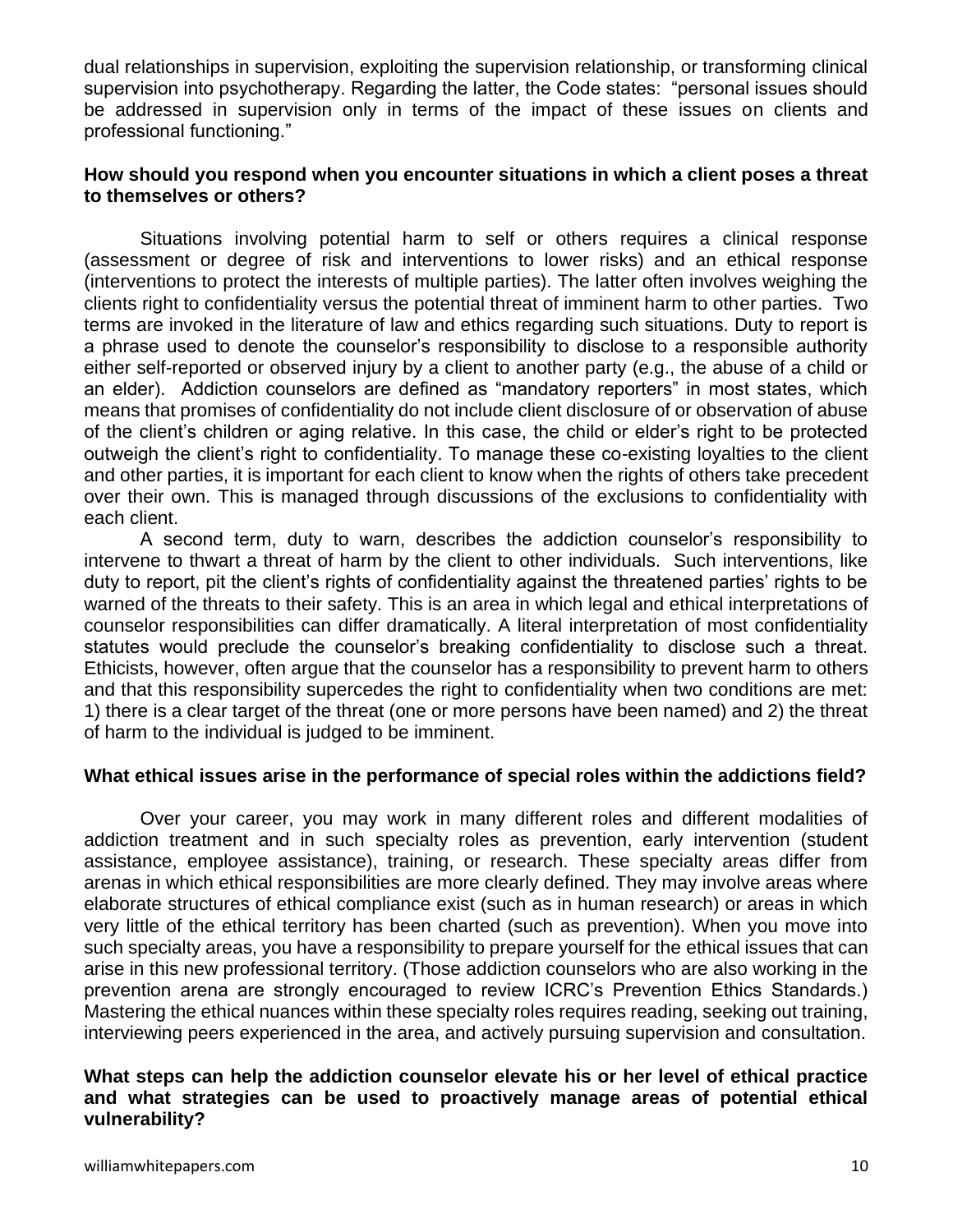If I were to offer some closing advice to the aspiring addiction counselor, it would include these key points.

- Take care of yourself! Effective self-care is an essential precursor to ethical conduct; it is the physically, emotionally and spiritually depleted counselor who is most vulnerable to using clients to meet these unmet needs.
- Get ethically educated! Ethical decision-making is as much about skill as it is about character. Seek out self-instructional reading and training that provides a safe environment for rehearsing and sharpening your basic ethical decision-making skills.
- Utilize Mentors! Develop a small cadre of consultants that can provide a sounding board and objective advice on difficult ethical dilemmas.
- Know thyself! Practice rigorous self-monitoring in order to identify when you are moving into periods of heightened personal vulnerability and when you are entering a zone of ethical vulnerability in your relationship with one or more clients,
- Ask for help! Seek formal consultation when you are in a zone of vulnerability and when there appears to be an exception to the normal ethical prescriptions.
- Protect yourself! There are times that it is clinically warranted to be in the zone of vulnerability we have described. Just don't be there alone, and create a paper trail (e.g., a journal) within zones of vulnerability that document your ethical decision-making processes and decisions.
- Finally, respect your clients, your co-workers, your craft and yourself by adhering to the ultimate ethical mandate, "First, do no harm!"

**Acknowledgement**: I would like to acknowledge Michael Wagner, one of the leading ethics trainers in the addictions field, for his helpful review of an early draft of this chapter.

# **References**

- *A.A. Guidelines for A.A. Members Employed in the Alcoholism Field*. (ND). New York: General Service Office.
- Bissell, L., & Royce, J. (1987). *Ethics for Addiction Professionals*. Center City, MN: Hazelden. McCrady, B. S., & Bux, D.A., Jr. (1999). Ethical issues in informed consent with substance abusers. *Journal of Consulting and Clinical Psychology,* 67(2), 186-193.
- Milgrom, J.H. (1992). *Boundaries in Professional Relationships: A Training Manual*. Minneapolis, MN: Walk-In Counseling Center.
- NAADAC. (1994). Ethical standards of alcoholism and drug abuse counselors: Specific principles. *Counselor,* 12(3), 22-24.
- NAADAC. (1995). Ethical Standards for Counselors by the NAADAC, The Association for Addiction **Professionals.** Addiction **Professionals Retrieved** from http://naadac.org/documents/display.php?DocumentID=11
- St. Germaine, J. (1996). Dual relationships and certified alcohol and drug counselors: A national study of ethical beliefs and behaviors. *Alcoholism Treatment Quarterly,* 14(2), 29-44.
- Thompson, A. (1990). *Guide to Ethical Practice in Psychotherapy*. NY: John Wiley & Sons, Inc.
- Wagner, M. (2001). Practical application of ethical principles. *Counselor,* 2(6), 62-63.
- White, W. (1995). A systems perspective on sexual exploitation of clients by professional helpers. In J. Gonsiorek (Ed.), *Breach of Trust: Sexual Exploitation by Health Care Professionals and Clergy* (pp. 176-192). Thousand Oaks, CA: Sage Publications.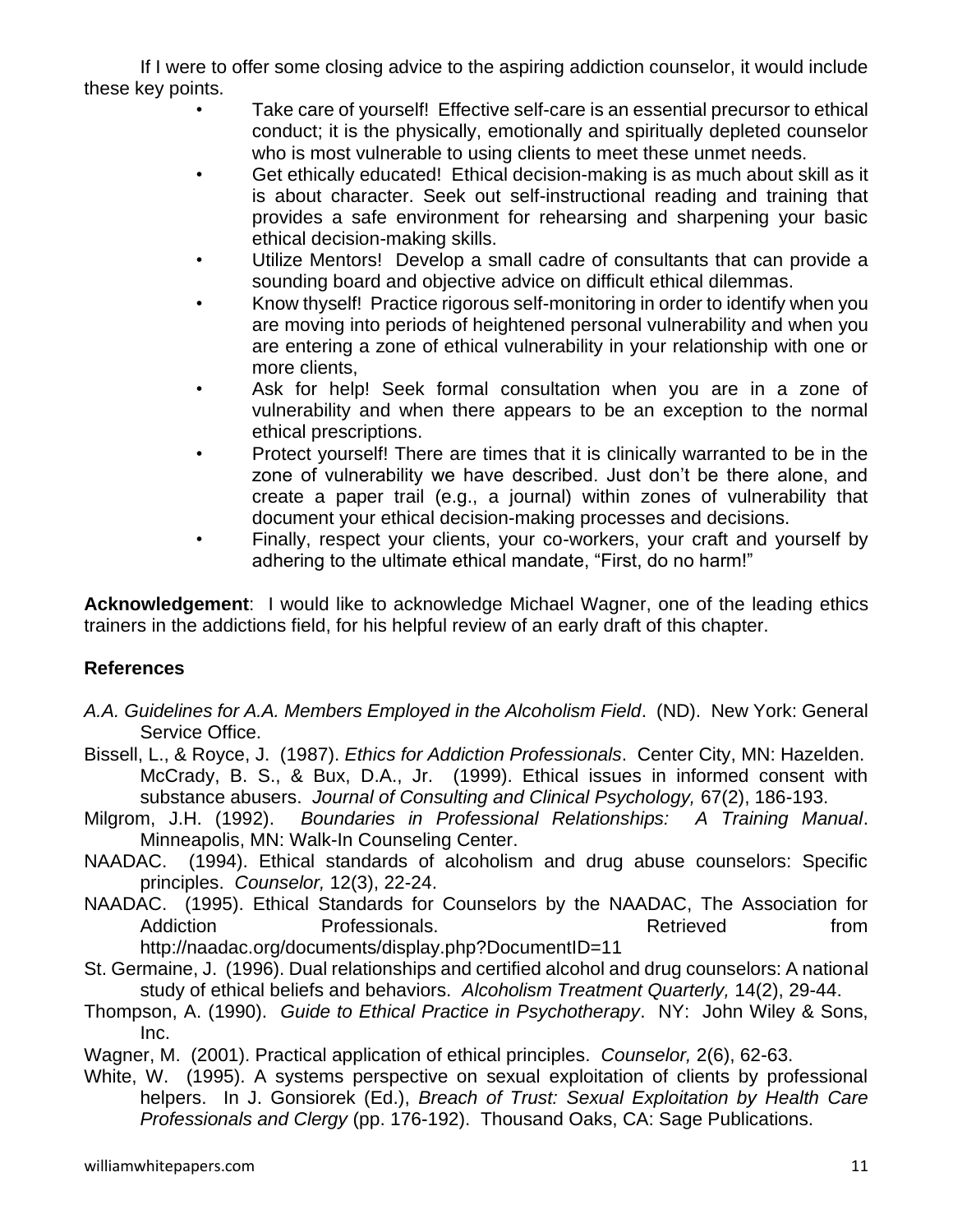- White, W. (1997). *The Incestuous Workplace: Stress and Distress in the Organizational Family*. Center City, MN: Hazelden.
- White, W., & Popovits, R. (2001). *Critical incidents: Ethical issues in the prevention and treatment of addiction*. Bloomington, IL: Lighthouse Institute.

# **Further Reading**

- Barker, M. (1996). The ethical dilemma of the two-hatter. *The Counselor,* 14(3), 15-16. (Highly recommended for counselors in recovery.)
- Brooks, M. K. (1997). Ethical and legal aspects of confidentiality. In J. H. Lowinson, P. Ruiz, R. B. Millman , & J. G. Langrod (Eds.), *Substance abuse: A comprehensive textbook* (3rd ed., pp. 884-899). Baltimore, MD: Williams and Wilkins. (A good primer on confidentiality issues.)
- Chapman, C. (1997). Dual relationships in substance abuse treatment: Ethical implications. *Alcoholism Treatment Quarterly*, 15(2), 73-79. (Well-written, insightful article.)
- Chapman, C. (2000). Ethical issues in the use of self-disclosure for substance abuse professionals. *Counselor*. 18(1):18-22. (Should be a handout in every addiction studies program.)
- Imhof, J. (1991). Countertransference issues in alcoholism and drug addiction. *Psychiatric Annals,* 21(5), 292-306. (An exploration of how our own feelings toward clients can interfere with effective counseling.)
- Keith-Spiegel, P. & Koocher, G. (1985) Ethics in Psychology. NY: Random House. (An excellent discussion of whistle blowing.)
- VandeCreek, L., & Knapp, S. (1989). *Tarasoff and Beyond: Legal and Clinical Considerations in the Treatment of Life-Endangering Patients*. Sarasota, FL: Professional Resource Exchange, Inc. (One of the best books on legal/ethical issues involving duty to warn)
- White, W., & Popovits, R. (2001). *Critical incidents: Ethical issues in the prevention and treatment of addiction*. Bloomington, IL: Lighthouse Institute. (200+ ethical case studies, including discussions of most of those presented in this chapter.)